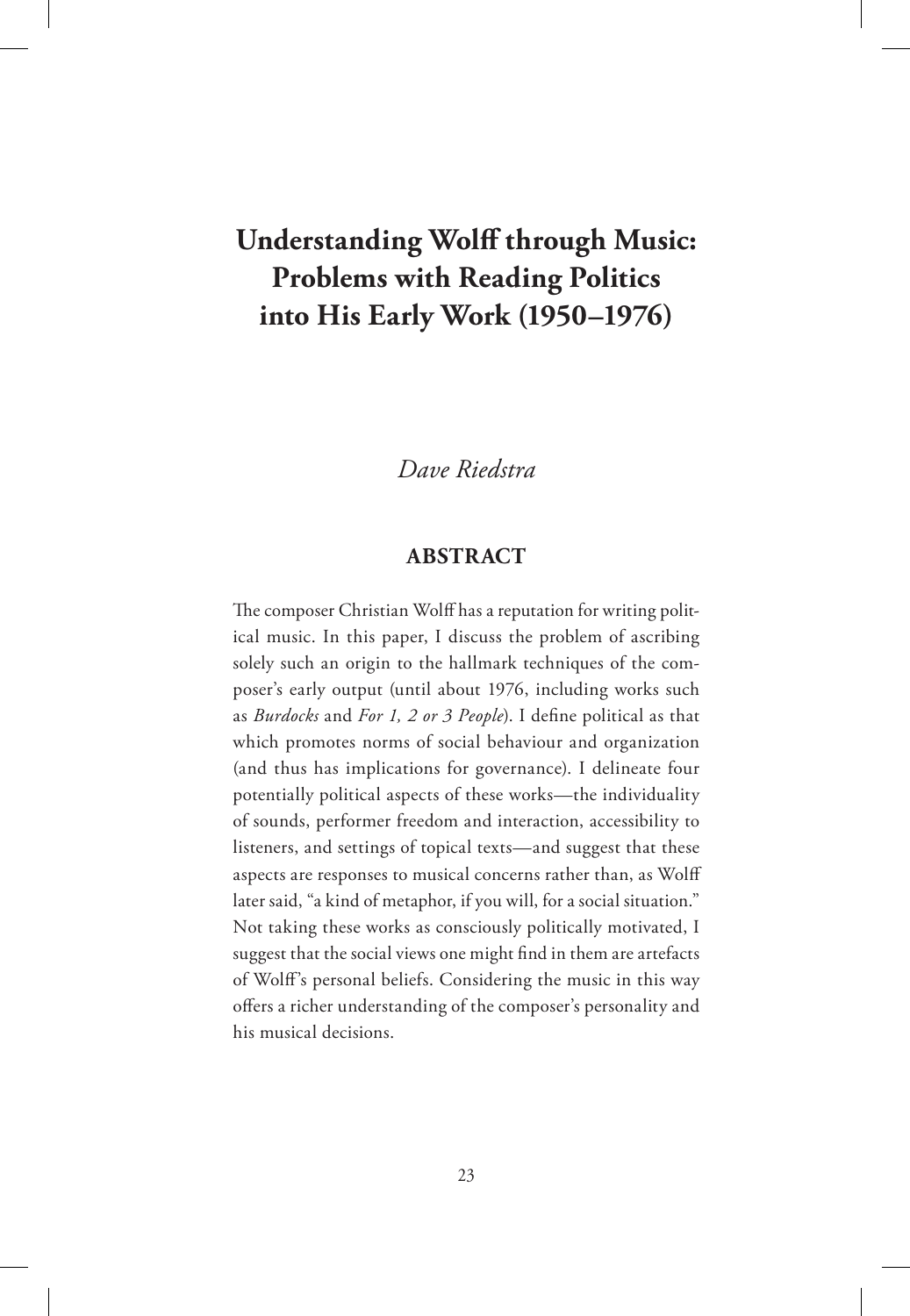A composition (score) is only material for performance: it must make possible the freedom and dignity of the performers; it should allow at any moment surprise, for all concerned, players, composer, listeners: it should allow both concentration, precision in detail, and release, or collapse, virtuosity and doing things in the ordinary way. No sound, noise, interval, et cetera as such is preferable to any other sound, including those always around us, provided that (a) one is free to move away or towards it, and that (b) sounds are not used deliberately to compel feelings in others: let the listeners be just as free as the players. $<sup>1</sup>$ </sup>

Beginning in the early 1970s, the music of Christian Wolff has employed textual elements which overtly reference contemporary social and political issues. Probably because of this he has earned a reputation as a politically-minded composer. This has been furthered by critical dialogue concerning his music that routinely frames it as political statement—a dialogue in which the composer participates. For instance, in a recent lecture Wolff suggested that "[Experimental] music becomes a kind of metaphor, if you will, for a social situation; it suggests a way of organizing your thinking, your attitude towards the world which suggests that the world could be different."2 One way this can be understood is as pertaining to the complex performer interactions Wolff began employing in the early 1950s and has continued developing throughout his career.

The present discussion will describe the problem of ascribing a purely political origin to the compositional techniques which Wolff began developing in the period before and during his self-described "political awakening" in 1972. I take 'political' here to mean that

<sup>1</sup> Christian Wolff, "... let the listeners be just as free as the players: Fragments to make up an interview" (1971) in *Cues: Writings and Conversations / Hinweise: Schriften und Gespräche*, ed. Gisela Gronemeyer and Reinhard Oehlschlägel (Köln: MusikTexte, 1998), 86.

<sup>&</sup>lt;sup>2</sup> Christian Wolff, "Experimental Music" (lecture, Institute of Musical Research, London, UK, May 12, 2014), accessed April 6, 2015, https://www.youtube.com/ watch?v=3I6WwY4ftdI.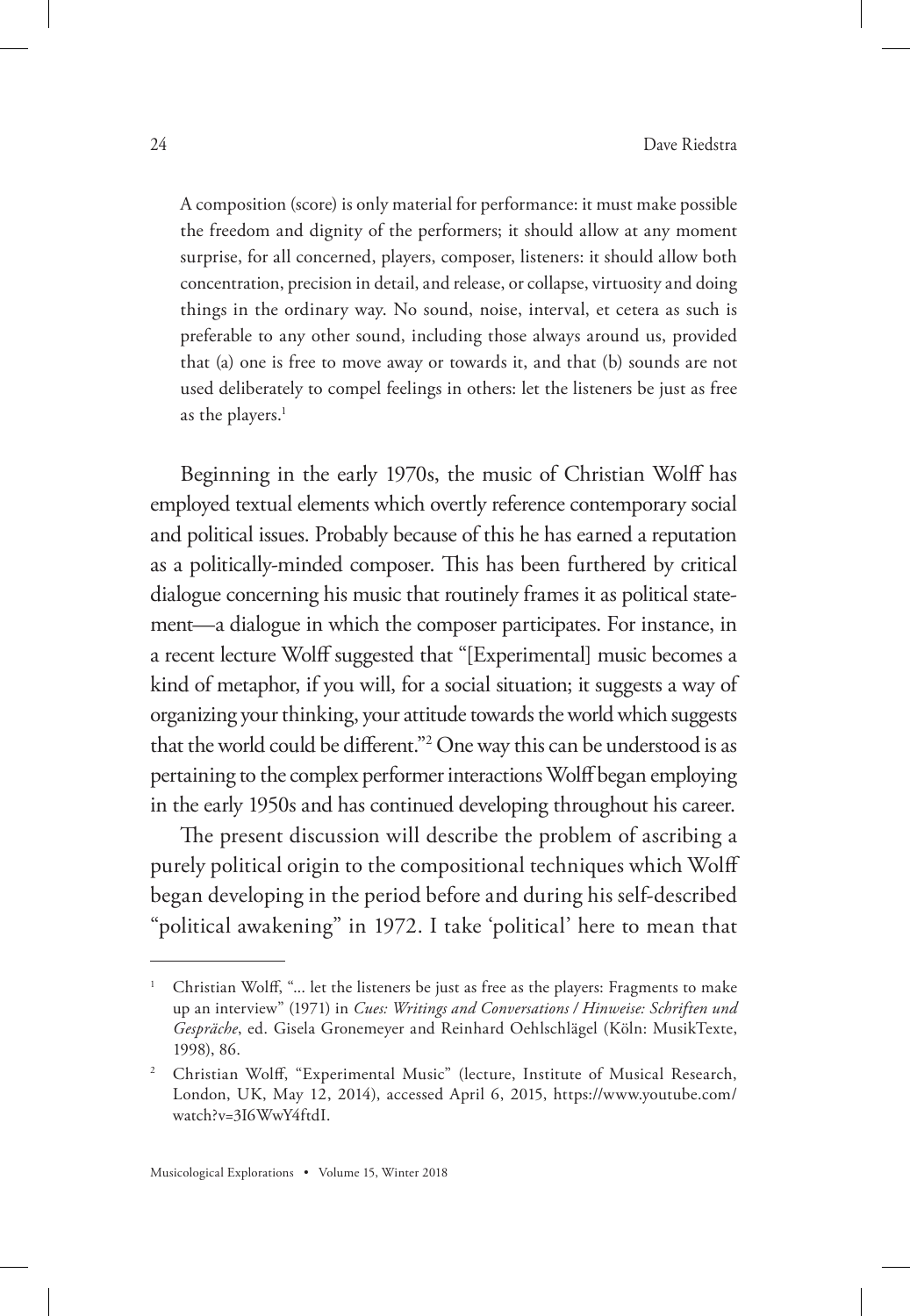which pertains to norms and normativity of social organization and behaviour, particularly those norms which Wolff later explicitly espoused (such as Marxism). I will outline four broad categories of potentially political aspects of this music (individuality of sounds, performer freedom and interaction, accessibility, and settings of topical texts), describe why they might be considered as such (taking into account the composer's statements during that period and after it where possible), then examine the historical context and musical lineage of these techniques to problematize the notion of politicality as their primary motivator. Instead, I will propose that these techniques are responses to the musical problems with which Wolff was concerned. In doing so, I hope not to accuse the composer of historical revisionism, but rather to suggest that any political views one might draw from these early works are the result not of conscious compositional intent but rather of a non-conscious worldview.3 Understanding the music in this way affords telling insights into the character of the composer.

#### **INDIVIDUALITY OF SOUNDS**

Almost from the moment he began studying with John Cage in 1950, Wolff was exploring musical ideas that characterize his entire output. Despite his relative inexperience, these early works should not be written off as juvenilia. Wolff was only seventeen when he wrote *Nine*, a work that Morton Feldman hailed as "'the masterwork' of the period."4 Furthermore, the high calibre of his collaborators (including Cage, Feldman, David Tudor, and

By "non-conscious worldview" I refer to a system of values which the composer took for granted and to which he did not explicitly refer.

<sup>4</sup> Michael Hicks and Christian Asplund, *Christian Wolff* (Chicago: University of Illinois Press, 2012), 16.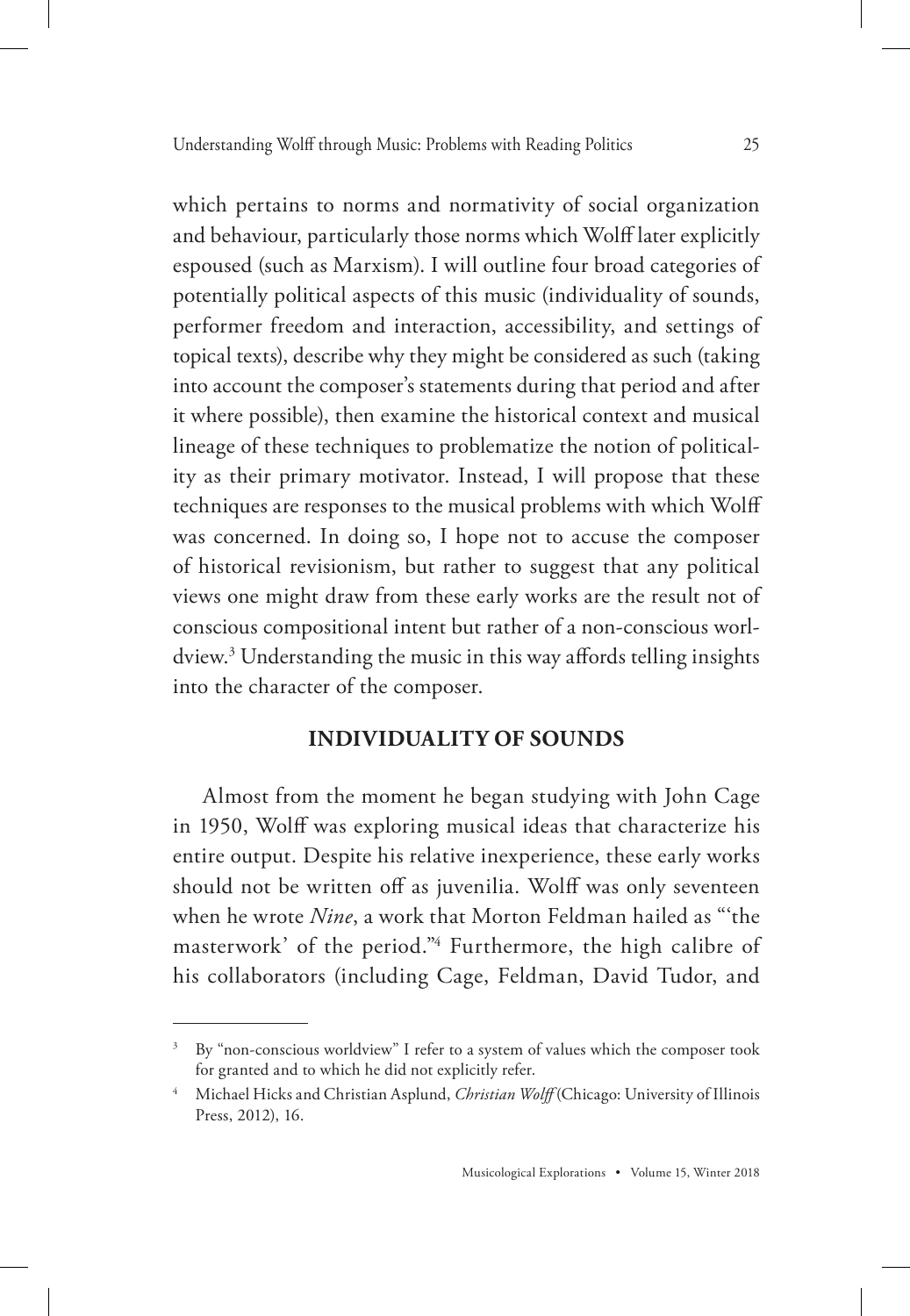Frederic Rzewski) and the consistency with which he developed his materials argue for the sustained consideration of his early output.

What characterizes Wolff's apparent compositional perspective during this period is a concern for the individuality of sounds and the thorough examination of them. This trait is present in the use of space in these works and in the complementary notions of non-intentionality and asignification— 'let[ting] the listeners be free.' These concerns are likely the results of the study of species counterpoint and analysis of Webern that formed the first exercises of Wolff's formal tutelage under Cage. Wolff might have found license to a liberal use of "silence" (rests) in the writing of Webern's Symphony (which Cage had him analyse).5 The space between the events in these works suggests a hearing of sounds as separate phenomena, trivializing the relationship to the preceding and succeeding events and cognitively grouping each as an individual unit. One might also speculate that Wolff was reacting to Webern: where the latter drew a maximum of topical significance from a minimum of materials, the former attempted to minimize the degree to which he imposed meaning on the sounds.6 We might even take this affinity toward

<sup>5</sup> Hicks and Asplund, *Christian Wolff*, 10.

The composer Helmut Lachenmann gives a brief treatment of topics in the fourth movement of Webern's *Fünf Stücke* (op. 21) in "Hearing is Defenseless without Listening", in which he describes Webern as "Mahler in birdseye view, radically reduced to the slightest signal, prescribed like a deflated balloon to be blown up at home." Helmut Lachenmann, "Hearing [Hören] is Defenseless—without Listening [Hören]: On Possibilities and Difficulties," *Circuit: musiques contemporaines* 13, no. 2 (2003): 33–36, accessed October 1, 2013, http:// id.erudit.org/iderudit/902272ar. One can draw a parallel to musique concrète in the asemic characterstics of Wolff's music, as, for example, Seth Kim-Cohen has done with Cage in Seth Kim-Cohen, *In the Blink of an Ear: Toward a Non-Cochlear Sound Art* (New York: Continuum, 2009), 149–174.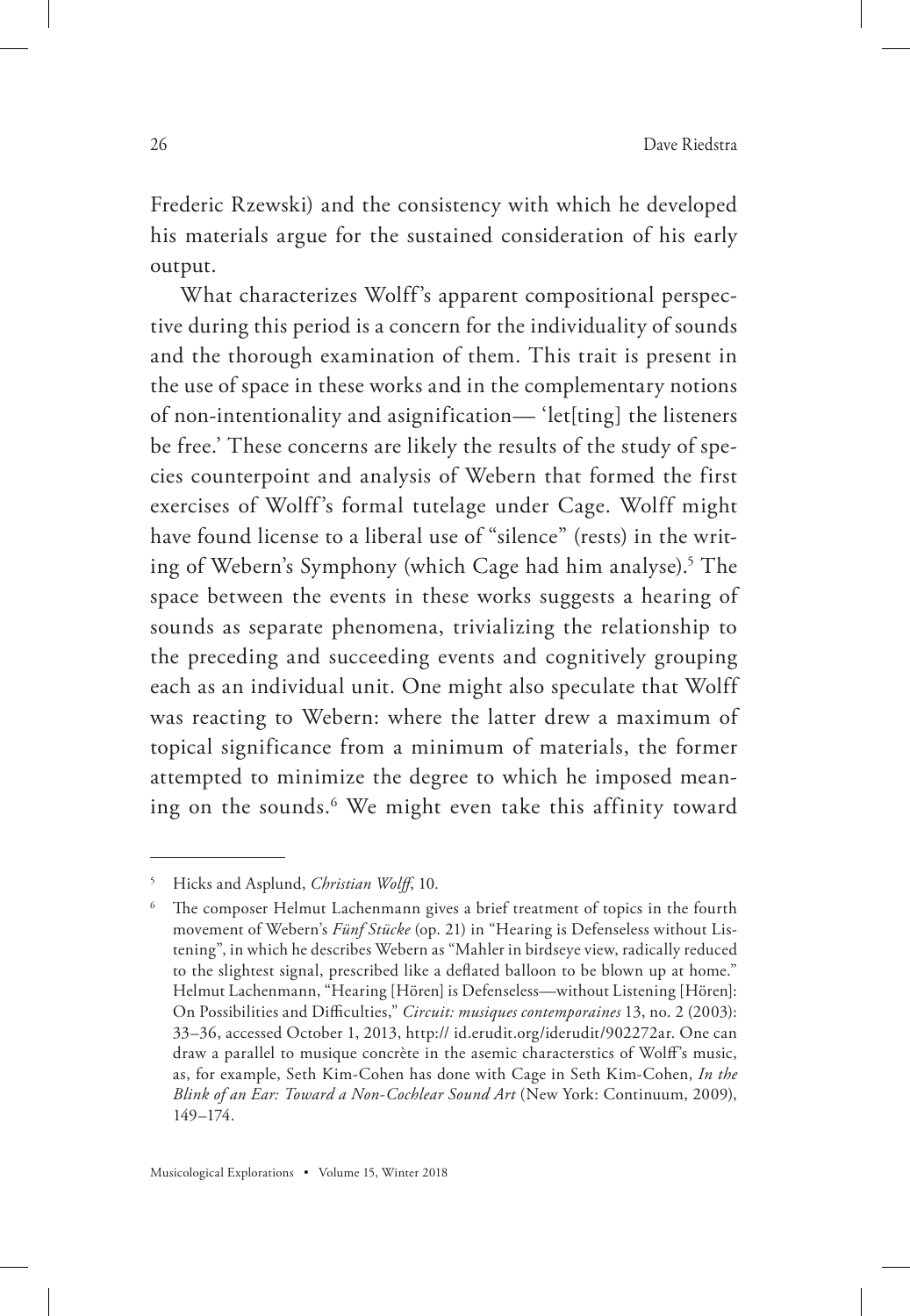transparency as having developed from Wolff's early preference for "Classical masterworks," the harmonic textures of which would have sounded spartan and clear relative to the music heard in mid-twentieth-century New York.7

Cage incubated this interest, encouraging Wolff to write using a small number of pitches.<sup>8</sup> Wolff took this careful consideration of compositional materials to a material level, focusing closely also on the material (sounding) results of a piece's performance, and composed music that facilitates that consideration. Wolff also learned Cage's nested proportional forms as well as the use of gamut-style composition, adopting compositional non-intentionality as the next step in respecting and observing the properties of individual sounds.9 However, Cage explains that "it was Wolff who made clear to me the necessity to renounce any interest in continuity. It was he who, in order to 'let the sounds come into their own,' wrote

<sup>7</sup> Hicks and Asplund, *Christian Wolff*, 6–8. Christian's parents were musically knowledgable and exposed him to "a repertoire dominated by Bach at one end and Brahms at the other." The boy Wolff preferred that gamut's earlier music, probably following cues from his parents. "David [Lewin] and Christian sometimes arrived at the seminary [the Quaker Society of Friends Seminary on Sixteenth St, which they attended] around 7:30 (an hour and a half before classes started) to practice four-hands scores at the piano …. The repertoire consisted of classical masterworks, mostly Bach and Mozart." Christian "sometimes booed the new music he heard" at concerts and "disliked popular music" such as Broadway and hit radio, but was fond of Dixieland jazz.

<sup>8</sup> Christian Wolff, "Taking Chances: from a conversation with Victor Schonfield" (1969) in Cues, 70. "Around 1951–52 my pieces had very few pitches, resulting from exercises Cage had set me."

<sup>&#</sup>x27;Nested proportional form': a compositional form in which the sequence of durations in a small section are proportionally replicated in larger formal sections. For example, a rhythmic sequence of quarter-quarter-half would create a nesting of one level deep if it were followed by quarter-quarter-half, half-half-whole. 'Gamut-style composition': a compositional technique in which a selection, often but not necessarily of sounds, is represented in a grid. A musical work is constructed from a selection of the grid's cells. For more, see Wolff's lengthy discussion in "Precise Actions under Variously Indeterminate Conditions" in *Cues: Writings and Conversations / Hinweise: Schriften und Gespräche*, ed. Gisela Gronemeyer and Reinhard Oehlschlägel (Köln: MusikTexte, 1998), 33–50.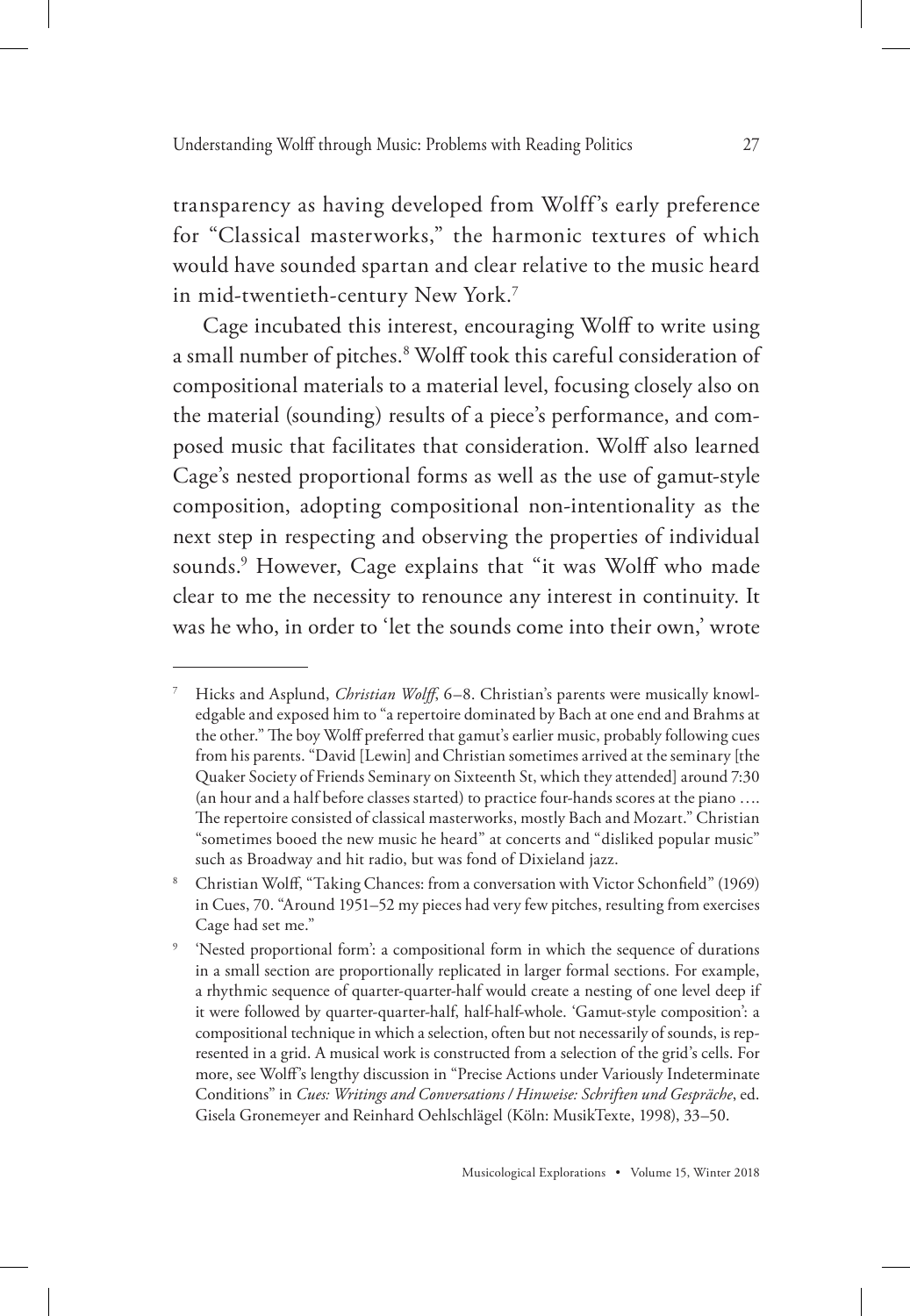music vertically on the page though the music was to be played horizontally."10

These attributes can be found as early as Wolff's opus no. 1, *Duo for Violins* (1950). The piece uses three pitches (D5, Eb5, and E5) coloured by string changes and set in a restrained dynamic range of *pianissimo*–*mezzo forte*. The piece was created by means of a "row" of twelve sounds, differentiated by their pitch content and by their modes of attack and decay (whether they begin or end simultaneously or otherwise).11 The work has an overall sustaining stasis that presages both American and European minimalism and the drone-like pieces of Giacinto Scelsi. Later works such as *Nine* (composed using Cage's gamut technique) and *For Piano I* (1952) and *For Piano II* (1953) display a greater use of sonic disconnection of sounds by silence.



Example 1: from For Piano II

A political reading of these attributes is easily accommodated by their context. Wolff's (and for that matter, Cage's and Feldman's) concern with 'letting the sounds come into their own' echoes a distinctly American brand of neoliberalism which prioritizes the ineluctable

Jean-Jacques Nattiez, ed., The *Boulez-Cage Correspondence* (Cambridge: Cambridge University Press, 1995), 108, in Hicks and Asplund, *Christian Wolff*, pages 14–15.

<sup>&</sup>lt;sup>11</sup> Hicks and Asplund, *Christian Wolff*, page 12.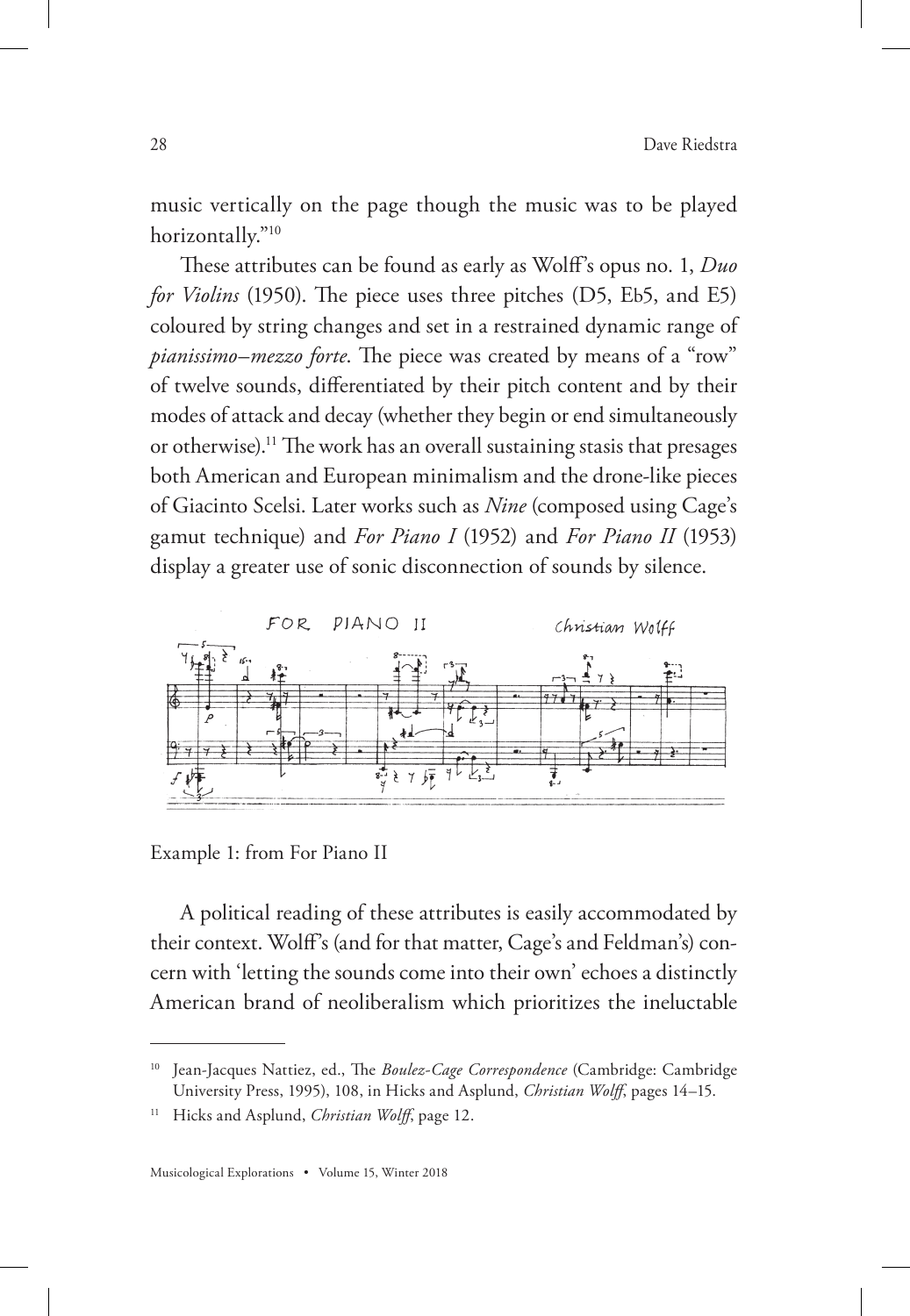rights and comfort of individuals. Simultaneously, by not "push[ing] the sounds around" (as Feldman later described it), these composers evince a curiosity about the materials of their practice that subverts the more European concern of engaging with musical traditions.<sup>12</sup> "The Europeans Boulez and Stockhausen are thoroughly self-conscious about musical history," Wolff wrote in 1957, while "among the Americans … there is a greater freedom and intransigence, simplification and disruption, a 'cleaning the ears out,' as Alan Watts has said."<sup>13</sup> By avoiding engagement with these European traditions, the music dispenses with intersubjectively intelligible messages, garnering instead a more neutral signification. This is in line with the semiotic asceticism of Wolff's later musical manifesto-in-miniature, the epigraph of this paper.<sup>14</sup> The date of the manifesto  $(1970)$  demonstrates the degree to which these ideas informed Wolff's thought.

However, there is little evidence to suggest that such a political reading of these early works was intended by the composer at the time of their writing. As just demonstrated, the "getting rid of the glue" (to borrow Henry Cowell's description) was situated squarely in what Hicks and Asplund call the "Cage-Webern axis."15 While this axis itself would have been divergent from the dominant contemporary musical tradition, for Wolff these were two figures of authority to follow during a formative period of technical development. So while the composer's interest was in creating something unique and new, the concern is clearly with the material rather than with a statement of individuality, anarchy, or opposition to an institution. Later, in 1957, Wolff wrote that among these experimentalists—including

<sup>12</sup> Morton Feldman, "Crippled Symmetry," *Anthropology and Aesthetics* 2 (1981), 97.

<sup>13</sup> Christian Wolff, "Immobility in Motion: New and electronic music" (1957) in *Cues*, 26.

<sup>&</sup>lt;sup>14</sup> Wolff, "Fragments to make up an interview," 86.

<sup>15</sup> Hicks and Asplund, *Christian Wolff*, 15.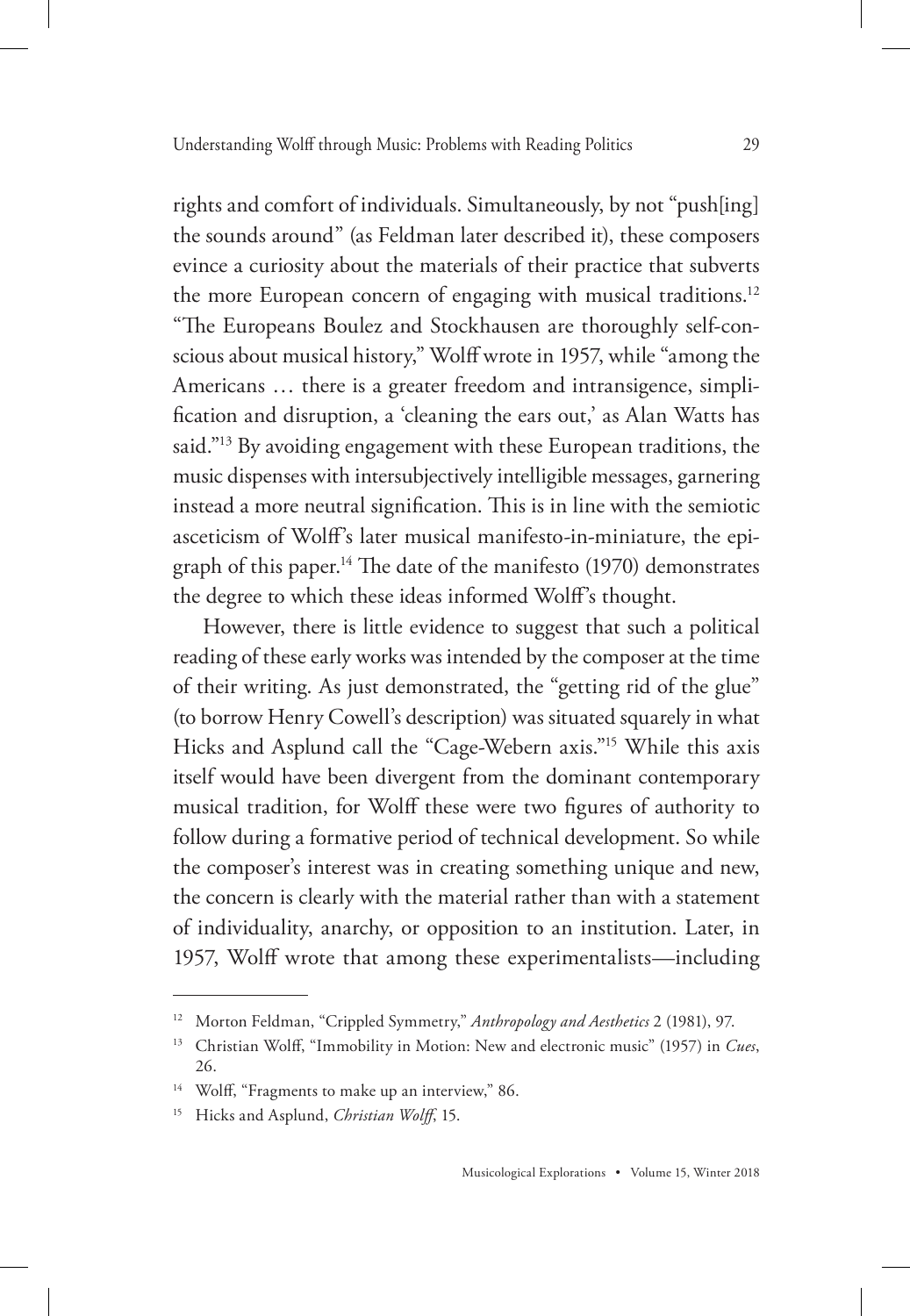himself, the New York "school," Boulez, and Stockhausen as well as Henri Pousseur and Bo Nilsson—the "'work of art' is not presented as though it existed in an ideal and privileged isolation but is simply allowed to take its place among other 'transient phenomena.'"16 While this 'objectivity' and 'anonymity' is in opposition to the expected 'artistry and taste,' the focus lies on the work's engagement with physical reality and not on its difference from tradition.

In addition, what little there is of the composer's own writing on these early through-composed pieces does not stray far from technical matters concerning the music itself. In liner notes to his *String Trio* (1950) and to *For Prepared Piano* (1951), Wolff describes the limited pitch set, texture, and rhythmic structure of the pieces without touching on any possible external significance thereof.17 His note for *For Magnetic Tape* (1952) describes the piece's development in the Barron studio, its use in Merce Cunningham's *Suite by Chance*, and its materials and proportional rhythmic structure. One can see that this work was not consciously politically oriented, but that it developed from a mixture of personal impetus and contextual cultivation.

#### **PERFORMER FREEDOM AND INTERACTION**

Wolff's music is probably best known for those pieces which employ complex performer interaction as primary material, such as *For 1, 2 or 3 People* (1964) and *Burdocks* (1970–71). This material is characterized by its use of the performers' capacities to shape sounds in their own way as well as to listen to and engage with

<sup>&</sup>lt;sup>16</sup> Wolff, "Immobility in Motion," 28.

<sup>17</sup> Christian Wolff, liner notes to *String Trio* and *For Prepared Piano*, in *Cues: Writings and Conversations / Hinweise: Schriften und Gespräche*, ed. Gisela Gronemeyer and Reinhard Oehlschlägel (Köln: MusikTexte, 1998), 494. Unless noted otherwise, all reference to liner notes are based on their reproductions in *Cues*, which are unfortunately not accompanied by original publication details.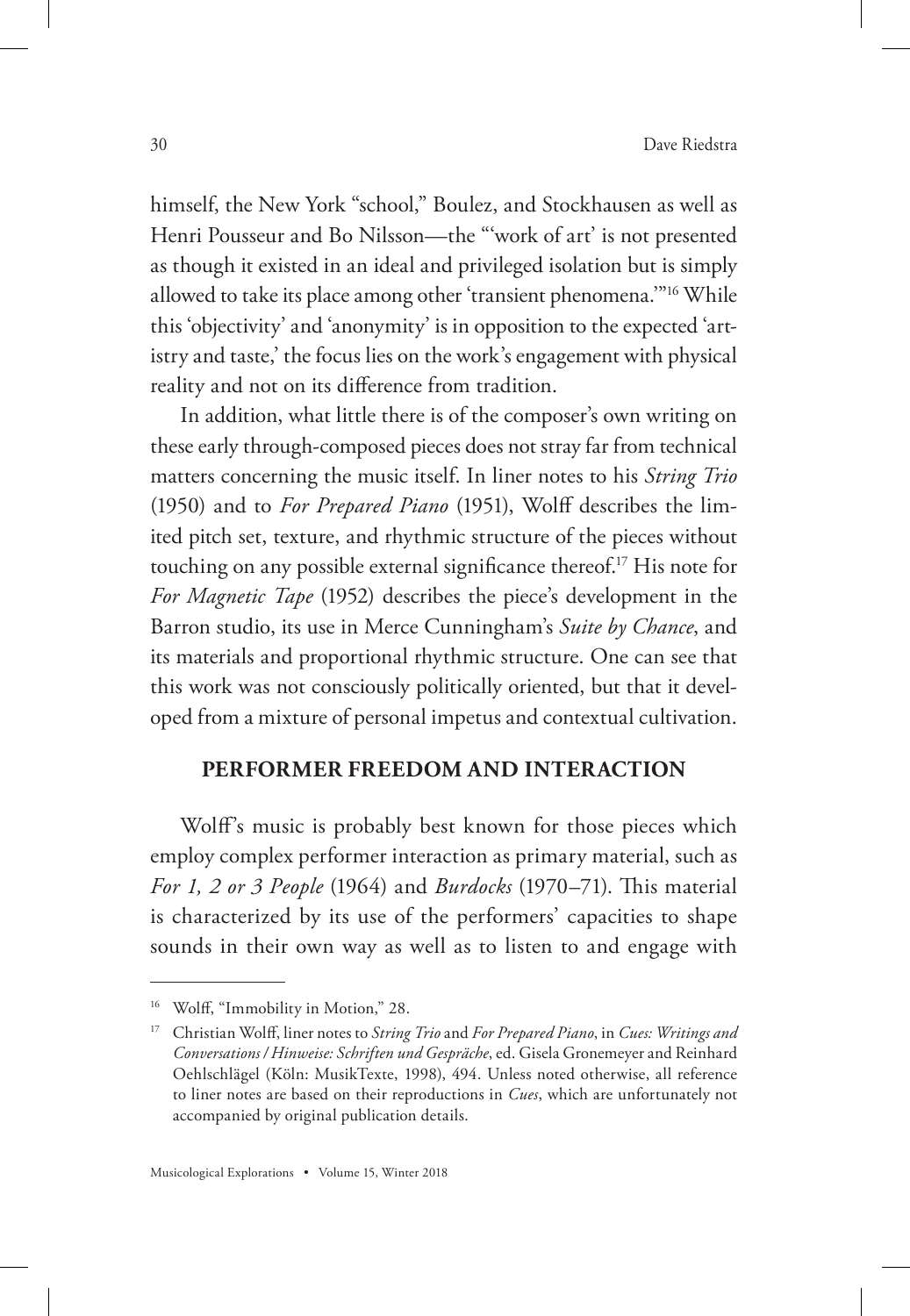the other performers (and occasionally the performance situation). Unlike many scores from this era which strayed from common practice notation, Wolff was structuring interactions more than he was sounds.

These interactions materialized in several different ways in the works of the period under consideration. A first system presented fields of sounding possibilities as ratios with a duration as their left term and a sound description as the right, and a complex system of cues based on them. An instance of this notation can be seen in example no. 2, from *Duo for Pianists II* (1958). This instruction tells the performer to play 11¼ seconds of anything *fortissimo* after hearing a *mezzoforte pizzicato* in the other player's part. The players' agencies are engaged in their shaping of the sounds and their constant monitoring of the other's activity.



Example 2: from Duo for Pianists II

After his military service in 1959–60, Wolff conceived a new means of expressing these interactions, resulting in the more "graphical" notation used in *For 1, 2 or 3 People*. 18 In these systems, the sounds and the cues are less thoroughly defined, leaving them open to performer choice. Additionally, while the cues of the system described above simply indicate the beginnings of new sounds, in this new system the sounds are continually modulated, requiring

<sup>18</sup> Hicks and Asplund, *Christian Wolff*, page 32.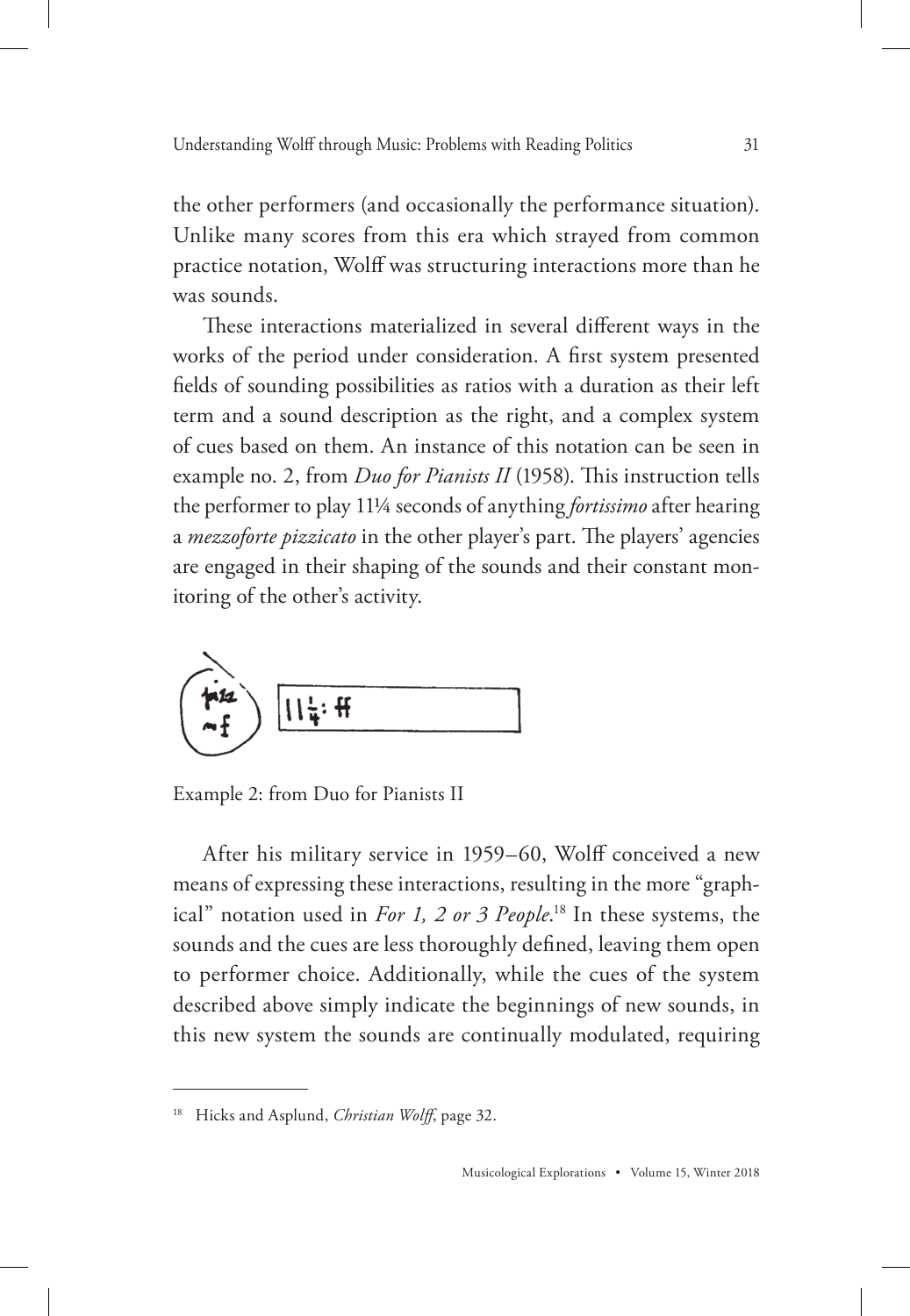even greater attention and collaboration between performers. Consider example 3, from *For 1, 2 or 3 People*. In it, the performer is instructed to play a long sound (with no cue to start from), change its timbre, then play a shorter sound which is to end at the next sound that the player hears. Then the player will play another short sound which starts and stops at the same time as the next sound they hear, followed by a long sound, followed by seven seconds of silence. In all of this, Wolff specifies only changes in state, leaving the specifics up to the performer.



Example 3: from For 1, 2 or 3 People

A different and roughly contemporaneous form of performance indeterminacy that relies on performer agency is found in pieces such as *Tilbury I* (1969) and *Exercises 1–14* (1973–74). In it, a series of notes with imprecise rhythmic indication are given on a staff with no clef, as in example no. 4. Players are to supply their own staff and transposition, and various guidelines are given pertaining to aspects such as dynamics and timbre, but the "normal situation" as described in the notes to *Exercises 1–14*

is unison. But, as rhythm and speed, articulation, amplitude, color, and modes of playing are all flexible, any player may try to establish what the point of reference for unison is at any point in the course of playing. If however, a movement by a player, say, in the direction of faster is not generally picked up by the rest, he must return to the prevailing speed.<sup>19</sup>

<sup>19</sup> Wolff, *Exercises* 1–14 (New York: C. F. Peters, 1974), 2.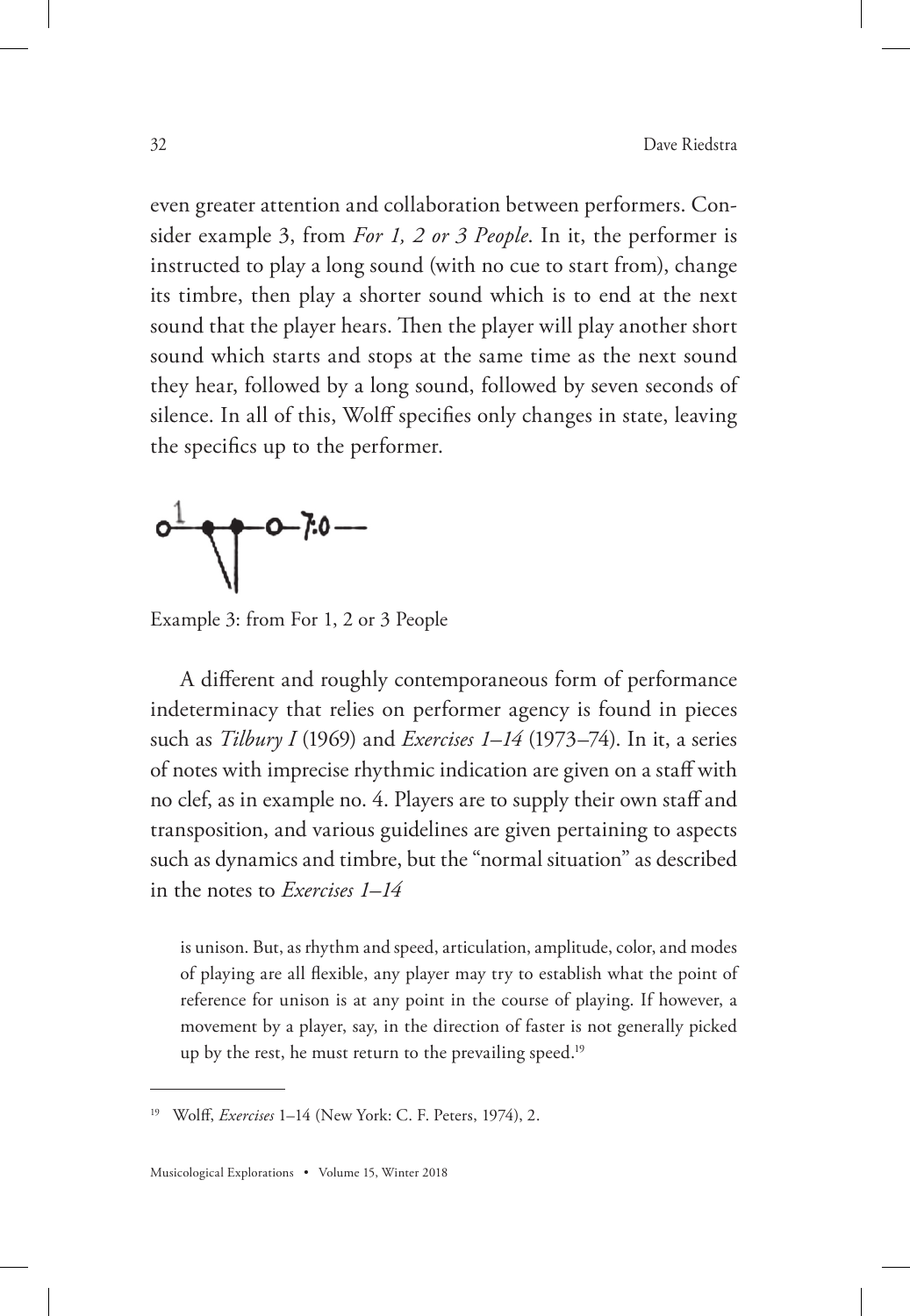The result is a situation in which the players are expected to listen to the others and collaborate during the performance in what might be considered a more linear version of the coordination-neumes pieces.



Example 4: from Exercise 1

Various different performer freedoms are explored in other works during this period. Among these are the open orchestrations of pieces such as *For Five or Ten People* (1962) and *Pairs* (1968), the polyvalent instructions of the *Prose Collection* (1968–71), and the democratically decided arrangement of *Burdocks*. Some further implications of these are discussed below, but here it is important to recognize them as allowing for a substantial—possibly unprecedented—amount of performer control over the sounding result of the piece.

These forms of performance indeterminacy developed out of Wolff's musical concerns during this period. In the first instance, the use of a score as a less-defined source of performance material was employed as early as 1950, with his *Madrigals*. 20 This was a result of his increased workload during his study at Harvard, and was an efficient way to produce music that was just as interesting as something more rigidly defined.<sup>21</sup> There is evidence that Wolff attempted to continue thinking in terms of Cage's square-root form: speaking about his *Duo for Pianists I* (1957), Wolff states that "there is one rhythmic structure, marking out eight times eight time-spaces in the proportions ½:10:1:½:4:⅔:12:2."22 Wolff's practice of composing performer interplay might be compared to Morton Feldman's

<sup>20</sup> Hicks and Asplund, *Christian Wolff*, page 23–24.

<sup>21</sup> Ibid., 22.

<sup>22</sup> Christian Wolff, liner note to *Duo I* in *Cues*, 488.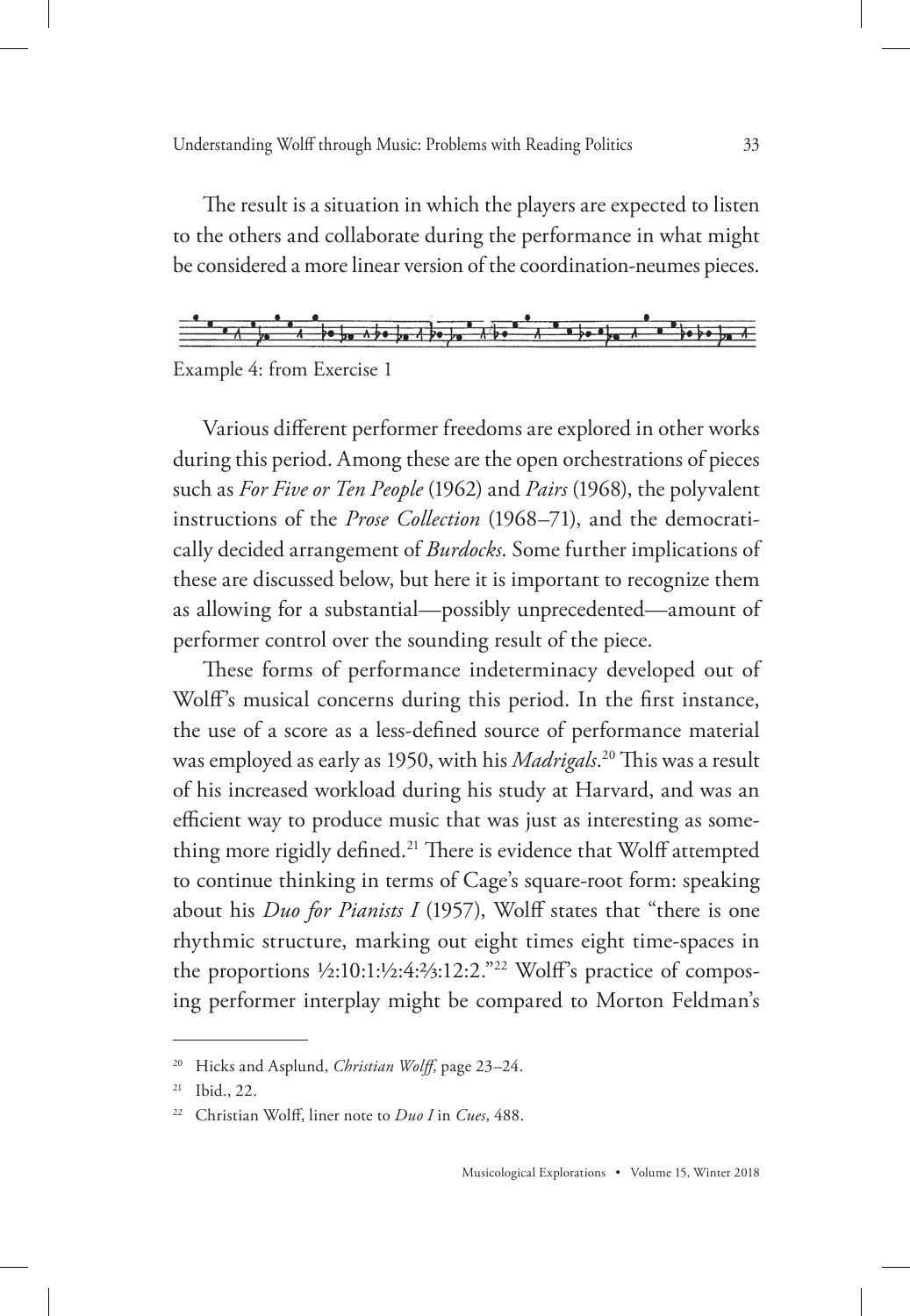usage of graph scores, but where Feldman turned away from graphical notation to avoid performances that leaned too heavily on idiomatic playing, Wolff continued working with interactions, trusting in the musical tastes of the performers. Before 1972, Wolff discussed the effects of these measures on the performers without explicitly relating their potential relevance to any extramusical reality. In 1957 he stated that he assumes "a measure of good will" from the performers in realising his indeterminate forms.<sup>23</sup> This sentiment is echoed seven years later, when he discusses how, beyond being "machines of reproduction," he hopes to put performers "really in the making of the music again" and "to have made something hazardous with which we may try ourselves."24 This dialogue hints at the democratic socialism and increased agency which these scores present their performers, but does not overtly connect musical and socio-political realms. Whence the politicization of this material, then?

In fact, the first blush of politicality in Wolff's discourse comes in the early 1970s, at roughly the same time as Wolff's political awakening. A number of important events in his life may figure in this conversion: in the immediately preceding years he had returned to America from his stay in Europe (where he was intimately involved with Cornelius Cardew and the improvising ensemble AMM), become a father for the first time, lost his job at Harvard, was hired by Dartmouth, was awarded a short intermediary position at the Centre for Hellenic Studies in Washington, and moved to New Hampshire.<sup>25</sup> Immediately following this chaotic personal period, Cardew sent Wolff a letter containing a copy of an article in which Cardew denounced Cage for being overly individualistic and

<sup>&</sup>lt;sup>23</sup> Wolff, "Immobility in Motion," 28.

<sup>&</sup>lt;sup>24</sup> Christian Wolff, "...something hazardous with which we may try ourselves: Questions" (1964) in *Cues*, 54.

<sup>25</sup> Hicks and Asplund, *Christian Wolff*, page 42.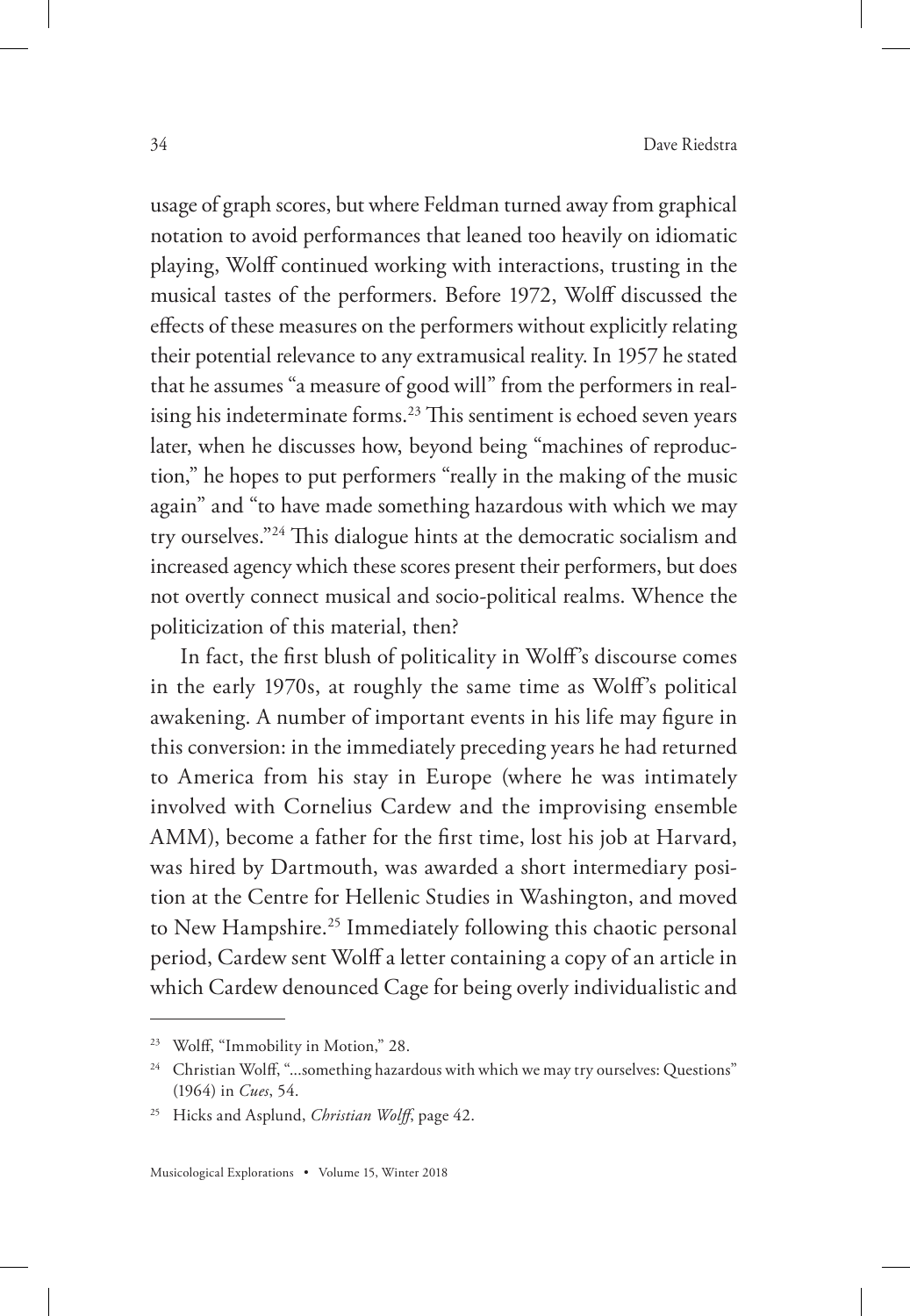for separating politics from life.26 The resulting awkward position of being caught between two good friends incited Wolff to carefully review his own position on the matter over several months. In his reply, Wolff agreed that Cage was downplaying potentially political aspects of his music, but posited that music could, instead of necessarily being overtly "hard-hitting and tough," be "infiltrating, insinuating, subversive."27

It was around this time that Wolff penned the article containing the miniature manifesto of this paper's epigraph. In its emphasis on 'freedom and dignity,' the article outlines an ethical normativity but never suggests extrapolating that position to other extramusical contexts. In a later interview from 1972, Wolff stated that, in addition to beginning to read Marx, he was

at a transitional point. I think I have learned how to do one thing—to write music which is available for a number of performers, which allows the performers to actively take part in the music, be responsible for the music …. [it] allows them to be free….I cannot find a solution to the social problems right now. I would like to learn much more about them, and what is involved in them. I would like to relate my music to them as much as possible.<sup>28</sup>

This provides a usable reference for his political conversion. The broader goal of "freedom" is not suggested in order to address the social problems to which Wolff admits not knowing the solution. In fact, the potential of a political reading of this music was suggested to Wolff by an unknown Marxist writer who pointed out a "strongly

<sup>26</sup> Ibid., 49-50.

<sup>&</sup>lt;sup>27</sup> Christian Wolff, letter to Cornelius Cardew, July 21, 1972, quoted in Hicks and Asplund, *Christian Wolf* 50.

<sup>28</sup> Christian Wolff, "What Are We Doing?: Conversation with Ildi Ivanji" (1972) in *Cues*, 90–92.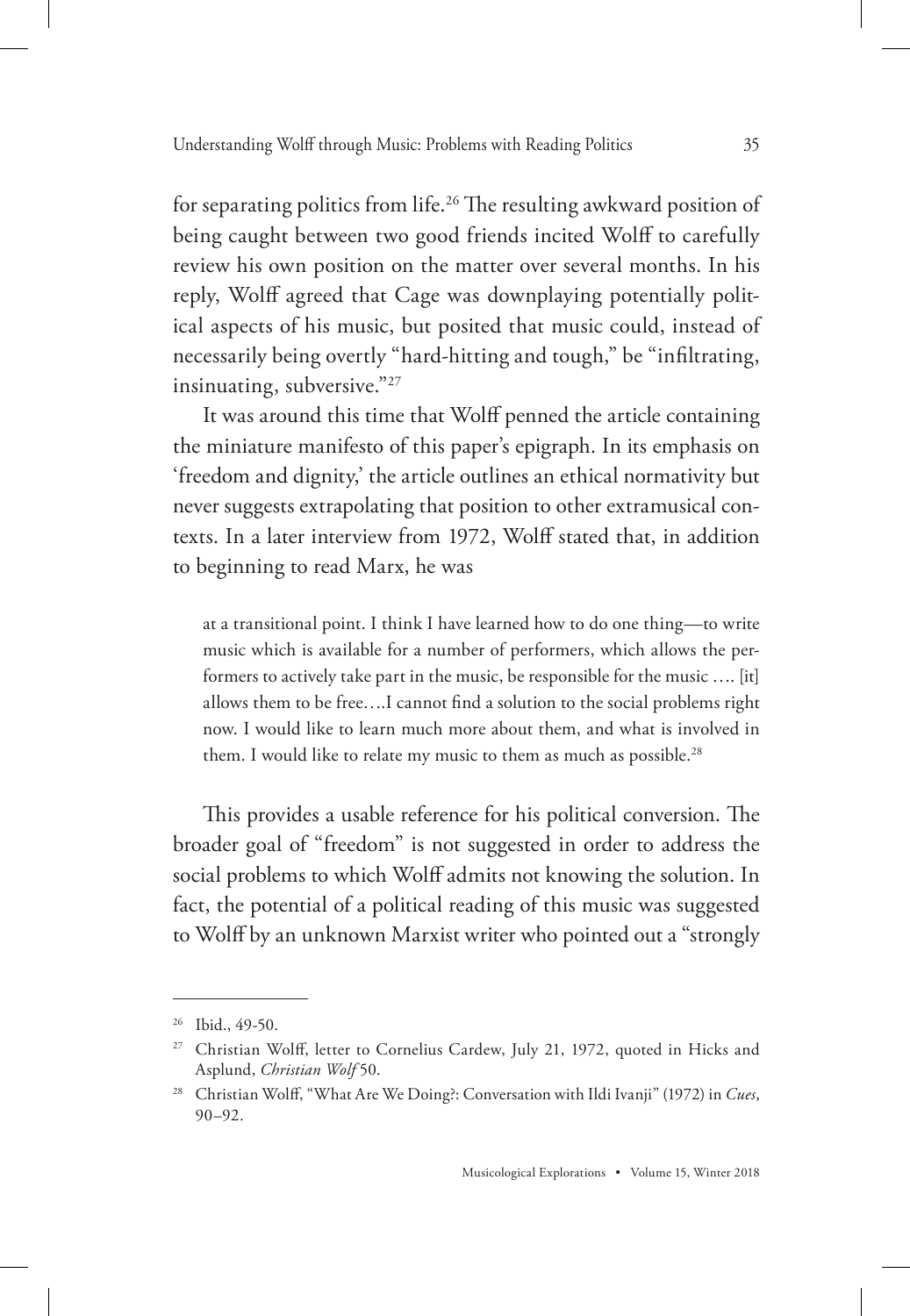anti-authoritarian, a democratic" connection in its organization.<sup>29</sup> Preceding that suggestion, Wolff declared "it's [creating such a connection is] not something that had occurred to me, because I hadn't set out to do that."30 We can point to these events—the personal upheaval, the Cardew article, and the manifesto—as markers of the point in his life when Wolff began to think of his music as effecting social or political change.

#### **ACCESSIBILITY**

From the 1960s onward, Wolff became increasingly concerned with his music's ease of access, both to performers and to listeners. The use of open instrumentation allows for any person to perform the piece, regardless of sound source. This can be read not just as an indeterminate orchestration, but also as being open to different economic statuses, as sources of low or zero cost could be used in these pieces' performance. The earliest use of open instrumentation in Wolff's output is the *Madrigals* of 1950, scored for "3 voices and/or instruments," after which it is absent until *For 5 or 10 Players* (1962).31 Wolff's interest in "found" sound sources can be seen in *Stones* (1968), in the instrumentation description for *Burdocks*—"any instruments or sound sources (but there are places which require specific pitches to be played)"—and in his 1972 lectures at the Darmstadt *Internationale Ferienkurse für Neue* 

<sup>&</sup>lt;sup>29</sup> Christian Wolff, "I can't shake Webern's influence: Interview by Gerald Gable" (1986) in *Cues*, 158. In this interview Wolff only refers to the interpreter as "a Marxist" and with masculine pronouns: "In retrospect, a Marxist once did a long paper on my earlier music and his interpretation of it was Marxist oriented, which sort of flabbergasted me!"

<sup>30</sup> Ibid.

<sup>31</sup> Stephen Chase and Philip Thomas, "List of Works," in *Changing the System: The Music of Christian Wolff*, ed. Stephen Chase and Philip Thomas (Burlington, VT: Ashgate Publishing, 2010), 219.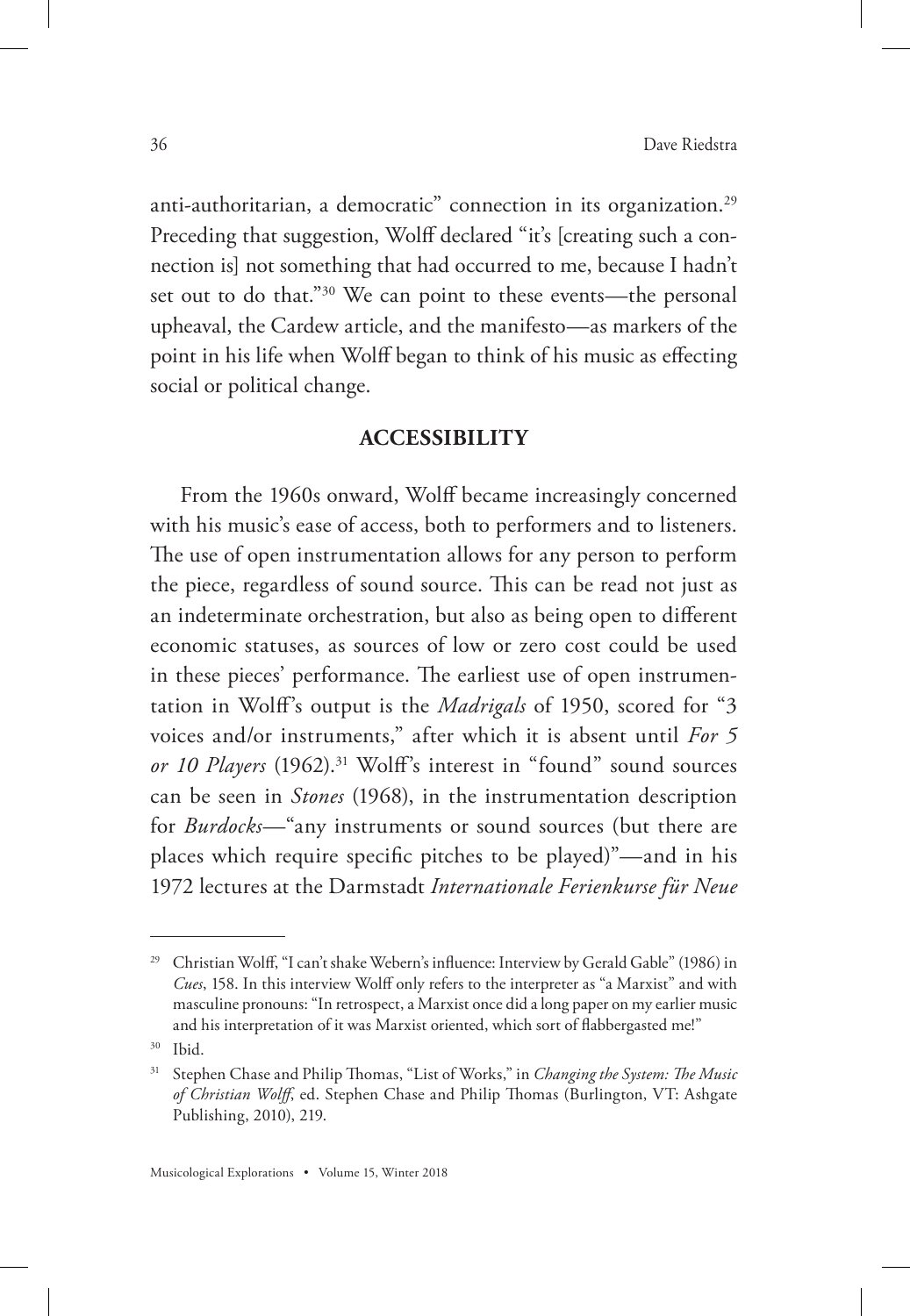*Musik* (the International Summer Course in New Music), in which he guided attendees in a realisation of a section of that piece using stones.32 One might also consider his usage of the electric guitar and electric bass guitar in his performing with the AMM, in premieres of his own music, and in instrumentation to pieces such as *Electric Spring I* (1966) and *II* (1966/70) as an allegiance to the musical practices of the working class.<sup>33</sup>

His unique scoring methods might be interpreted along a similar line. While some of the pieces are open to and sometimes take advantage of performer virtuosity (as in 1959's *For Pianist*, which pushed Tudor past his formidable skill and rendered his mistakes as cues for following material), much of this music can be performed with little or no musical training. The first set of *Exercises* requires the bare minimum of note-reading for performance, while the coordination system of *For 1, 2 or 3 People* creates a system which stands essentially outside of what might be learned in conventional musical training. Hicks and Asplund even suggest that the switch from "players" to "people" in the title of *For 1, 2 or 3 People* reflects an attitude of inclusivity to non-musicians.34 The *Prose Collection*, composed during Wolff's tenures at art schools in the United Kingdom, may be the apex of this effort to write instructions "from which even the least musically literate could make sounds in an organized way with whatever means were available," and it is known that Wolff

<sup>&</sup>lt;sup>32</sup> Amy C Beal, "Christian Wolff in Darmstadt, 1972 and 1974," in Changing the System, 29.

<sup>&</sup>lt;sup>33</sup> At the time, the guitar was known as the instrument around which the genres of blues, folk-rock, and rock 'n' roll were constructed. The electric guitar would be prominent in the soon-to-follow Vietnam War protest music, which struck out at an unsympathetic governing class, as well as in rock and punk bands kicking back against an oppressive economic structure. Steve Waksman discusses the complicated class, race, and sexuality associations of the electric guitar in *Instruments of desire: the electric guitar and the shaping of musical experience*, Cambridge, Mass.: Harvard University Press, 1999.

<sup>34</sup> Hicks and Asplund, *Christian Wolff*, page 34.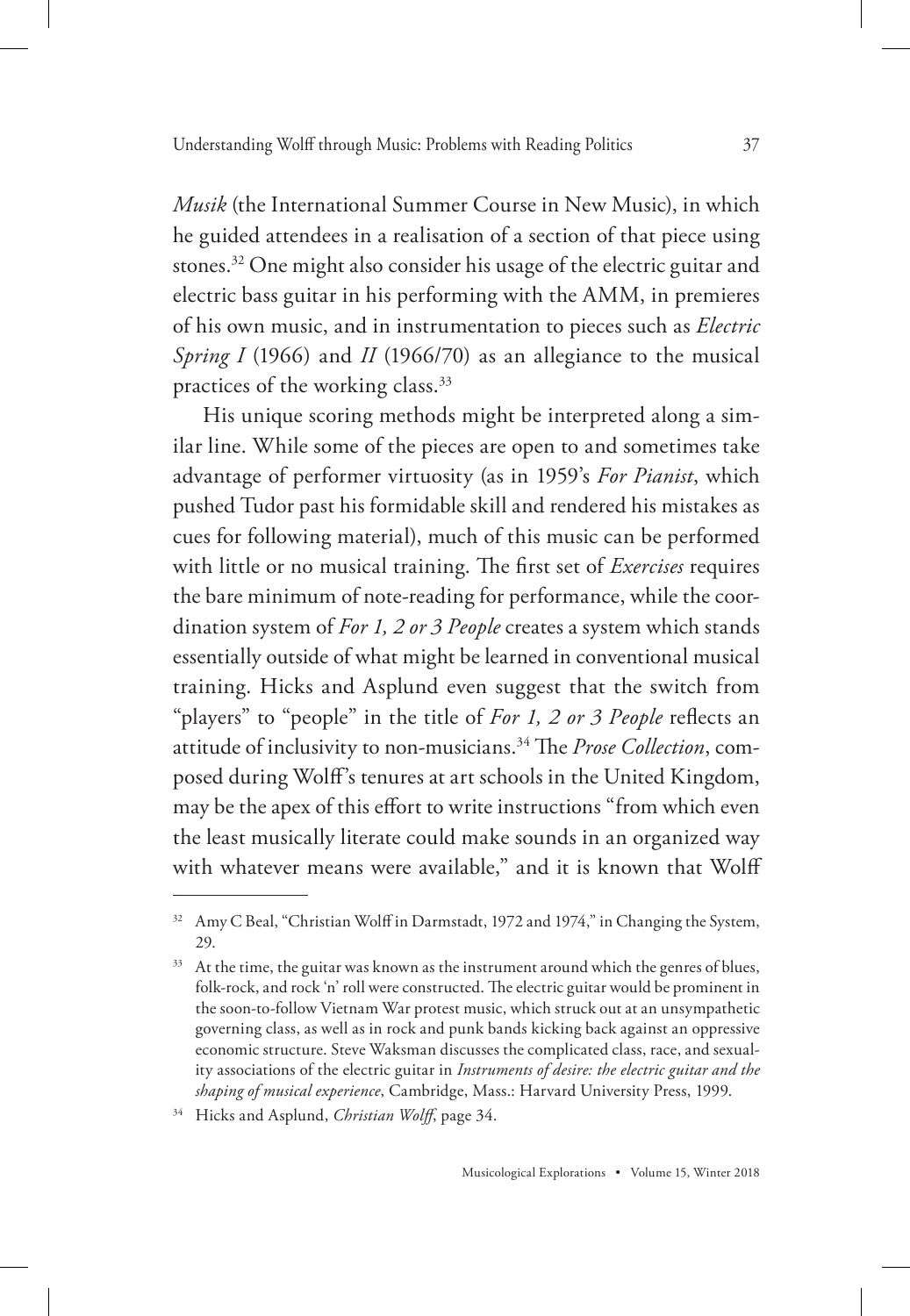wrote *Burdocks* with the image of the mix of trained and untrained musicians of the Scratch Orchestra in mind.35 This is clearly not an attitude of sacrificing compositional intent or pandering to the public as performers (Wolff was constantly in collaboration with musicians of the highest calibre, such as Tudor, Frederic Rzewski, and Gordon Mumma, and clearly stated that the score "should allow  $\ldots$  virtuosity and doing things in the ordinary way"<sup>36</sup>) but rather one with a goal to "provide material for performances which could include non-musicians."37 This inclusivity could be seen as a reflection of the midcentury American libertarianism that ostensibly welcomed people of all stripes, and it also accommodates a Marxist reading, since the capacity to own a potentially expensive instrument and invest the time to learn it to a high proficiency may be barred by the same financial barrier that effects the proletariat-bourgeoisie divide.

Wolff began to consciously consider the reception of his music around the same time as his political conversion. In a 1972 interview, Wolff stated that "the first step that I think I have taken now is to bring the composer and performer together. The next step is to bring in the audience, and that is what I am working on now."38 In the context of the interview, this refers to their involvement in the music-making activity at the same level as the composer and performers. However, at about the same time, Wolff was beginning to reintroduce the connective "glue" which had been so absent from his music until this point. *Snowdrop* (1970), a composed realisation of *Tilbury I*, makes use of diatonic scale and arpeggio fragments (earning it a poor reception at

<sup>35</sup> Ibid., 41.

<sup>36</sup> Wolff, "Fragments," 86.

<sup>37</sup> Christian Wolff, liner note to *Stones*, in *Cues* p 494.

<sup>38</sup> Wolff, "What Are We Doing?," 92.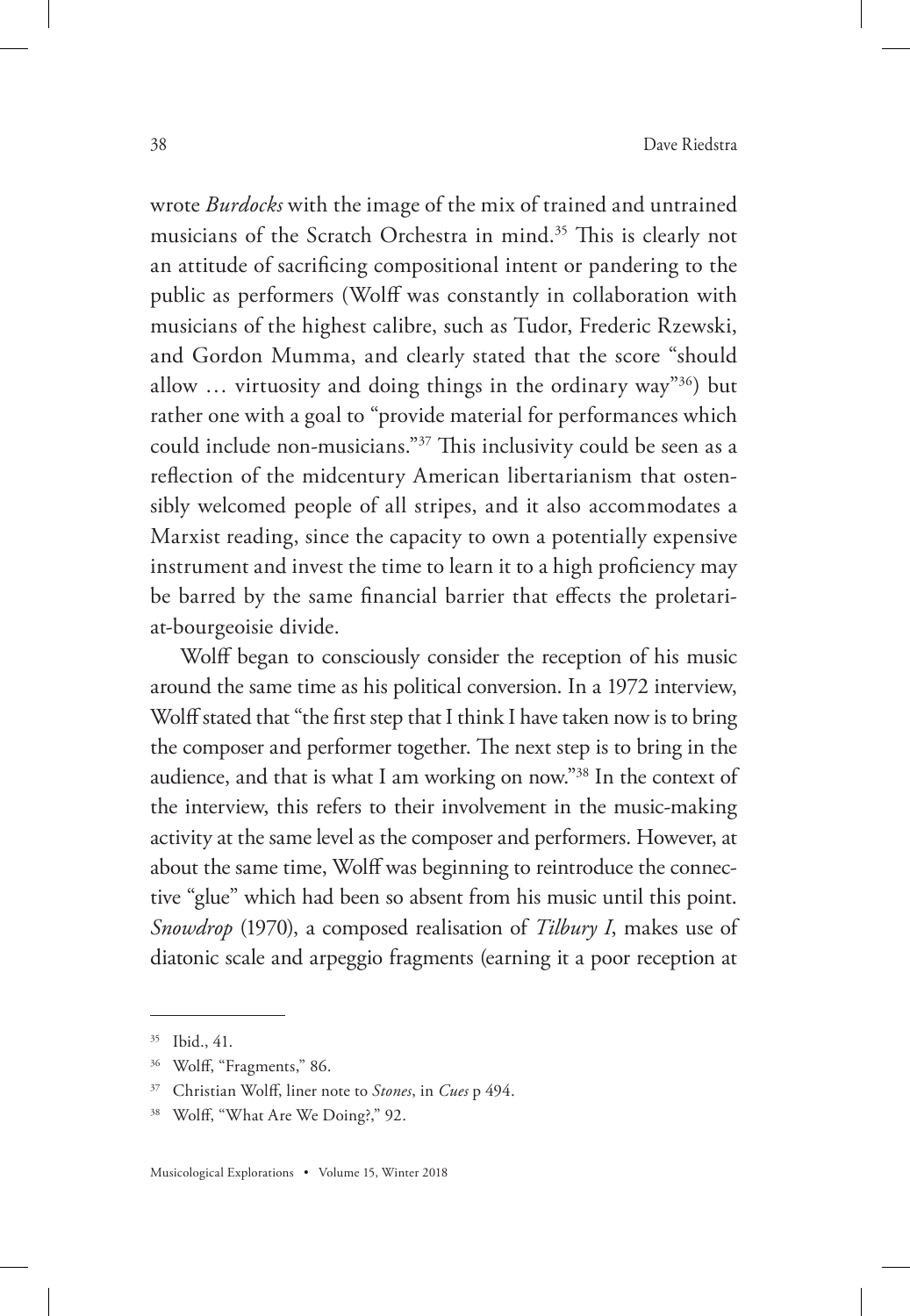Wolff's 1972 Darmstadt lecture).39 *Burdocks* employs a characteristic melodic fragment, and some of Wolff's text settings take the appearance of a campfire song chart, written as a melody with accompanying chord symbols. The *Exercises* are basically materials for linear connections of pitches, complete with phrase breaks. These connected sounds were a way for Wolff to avoid the "highly introverted" and "abstract" esotericism that resulted from his earlier music, and to involve a more general audience than the specialized musical elite.<sup>40</sup>

As before, it is misleading to ascribe a solely polemical intent to these features. Wolff's inclusivity of performers may be considered a side effect of the indeterminate coordination notations, and there can be no doubt that the flexibility of open instrumentation was a useful feature in these pieces. The individual contexts of certain pieces are also instructive to consider: the *Prose Collection* was written expressly *for* the art students of the various schools at which Wolff was teaching; any instructive intent in these situations would have been to expose the students to performance-based art. *Burdocks*, though inspired by the "democratic anarchic community" of the Scratch Orchestra, was written for an annual private celebration—it is what Gordon Mumma describes as "the biggest party piece."<sup>41</sup> There is no known

<sup>&</sup>lt;sup>39</sup> "in particular, the students questioned Wolff's use of scales and arpeggios. One commentator called the inclusion of such traditional elements of Western music 'disturbing.' Wolff responded: …. 'I must say I was originally very surprised to see that [*Snowdrop*] got a mixed reception …. to see that people were disturbed by it surprised me very much.'" Beal, "Wolff in Darmstadt," 28–30.

<sup>&</sup>lt;sup>40</sup> David Ryan, "Changing the System: Indeterminacy and Politics in the early 1970s," in *Changing the System: The Music of Christian Wolff*, ed. Stephen Chase and Philip Thomas (Burlington, VT: Ashgate Publishing, 2010), 150.

<sup>41</sup> Gordon Mumma, interview by author, February 24, 2015; Hicks and Asplund, *Christian Wolff*, pages 46–47. The piece "premiered" atthe second Burdock Festival in August of 1971, in Vermont at the farm belonging the family of Holly Nash, Wolff'swife. The annual festival was originally intended to be a gathering of friends, but its music attracted a largeraudience.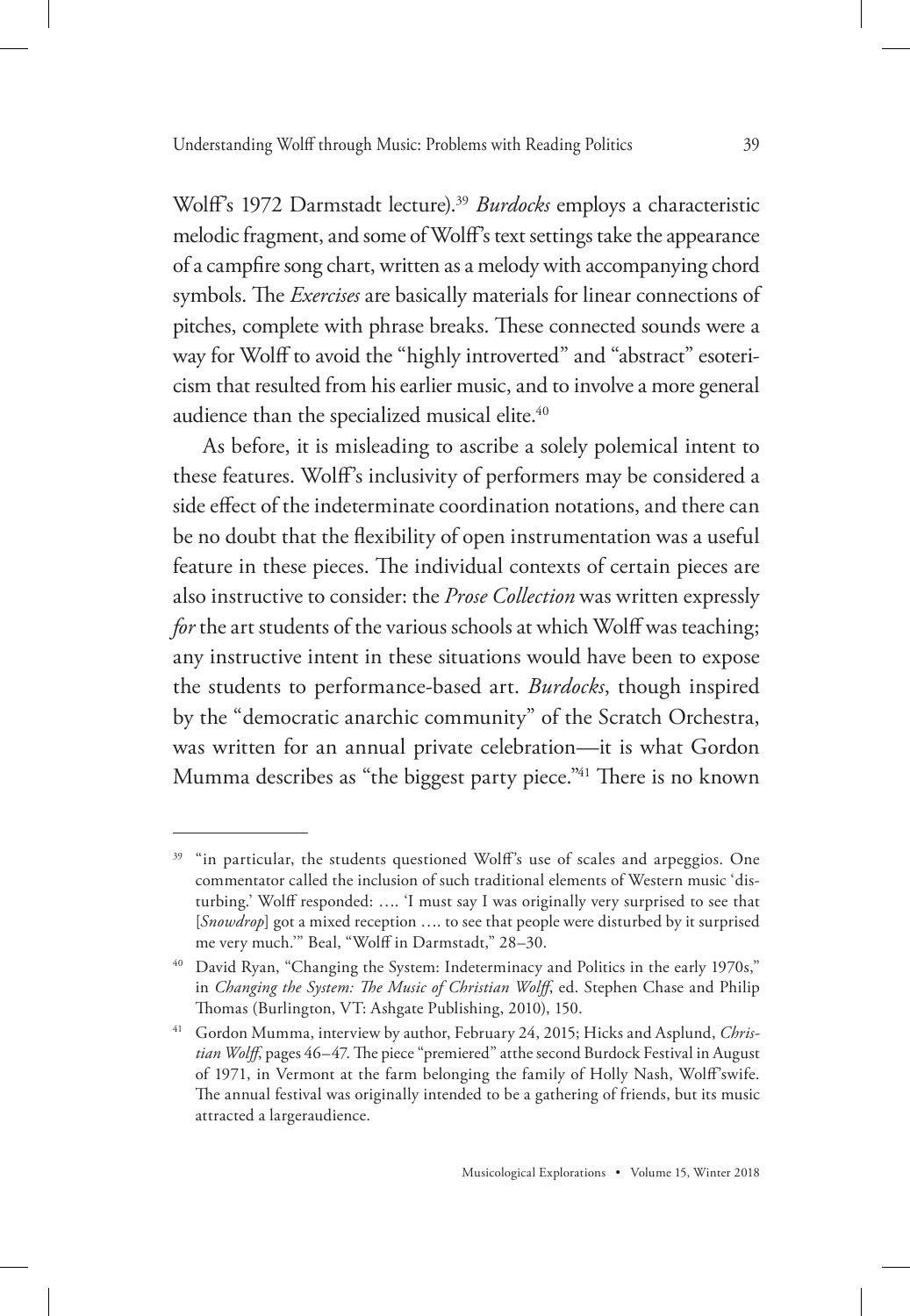documentation from this period which connects these pieces to a social or political intent.

#### **TEXT SETTINGS**

On the other hand, the didactic intent of Wolff's settings of various texts in the early seventies is unmistakable. In these settings, the text—which always refers to a political topic—features as a major component of the piece, framed in a way that prioritizes the effective communication of its meaning to the audience. All of these settings are in close proximity to his political conversion. The text for *Accompaniments* (1972) is an account of the experiences of Chinese villagers during the Cultural Revolution which illustrates "the principle of applying a revolutionary political orientation to immediate and practical problems."42 *Changing the System* (1972) uses a portion of a speech about the need for "systemic social change," given by Tom Hayden during the 1968–69 American student revolts against the Vietnam War.43 The *Songs* (1973) set texts from newspapers, commentary on capitalist economics, and an account of the Attica prison riots. *Bread and Roses* (1976) is a 1912 marching tune written by Carol Kohlsaat and used during a strike in Massachusetts, and *Wobbly Music* (1975–6) uses text from 1921 songs associated with the Industrial Workers of the World, an early international worker's union.<sup>44</sup> Wolff curtailed this direct, propagandistic use of text after 1976.

The text scores are problematic for the interpretation of Wolff's preceding music. As in the increasingly linear music of this period, the clear setting of text allows for far fewer interpretations, both

<sup>42</sup> Christian Wolff, liner notes to *Accompaniments*, in *Cues*, 498.

<sup>43</sup> Christian Wolff, liner notes to *Changing the System*, in *Cues*, 500.

<sup>44</sup> Christian Wolff, liner note to *Bread and Roses*, in *Cues*, 502; Hicks and Asplund, *Christian Wolff*, page 62.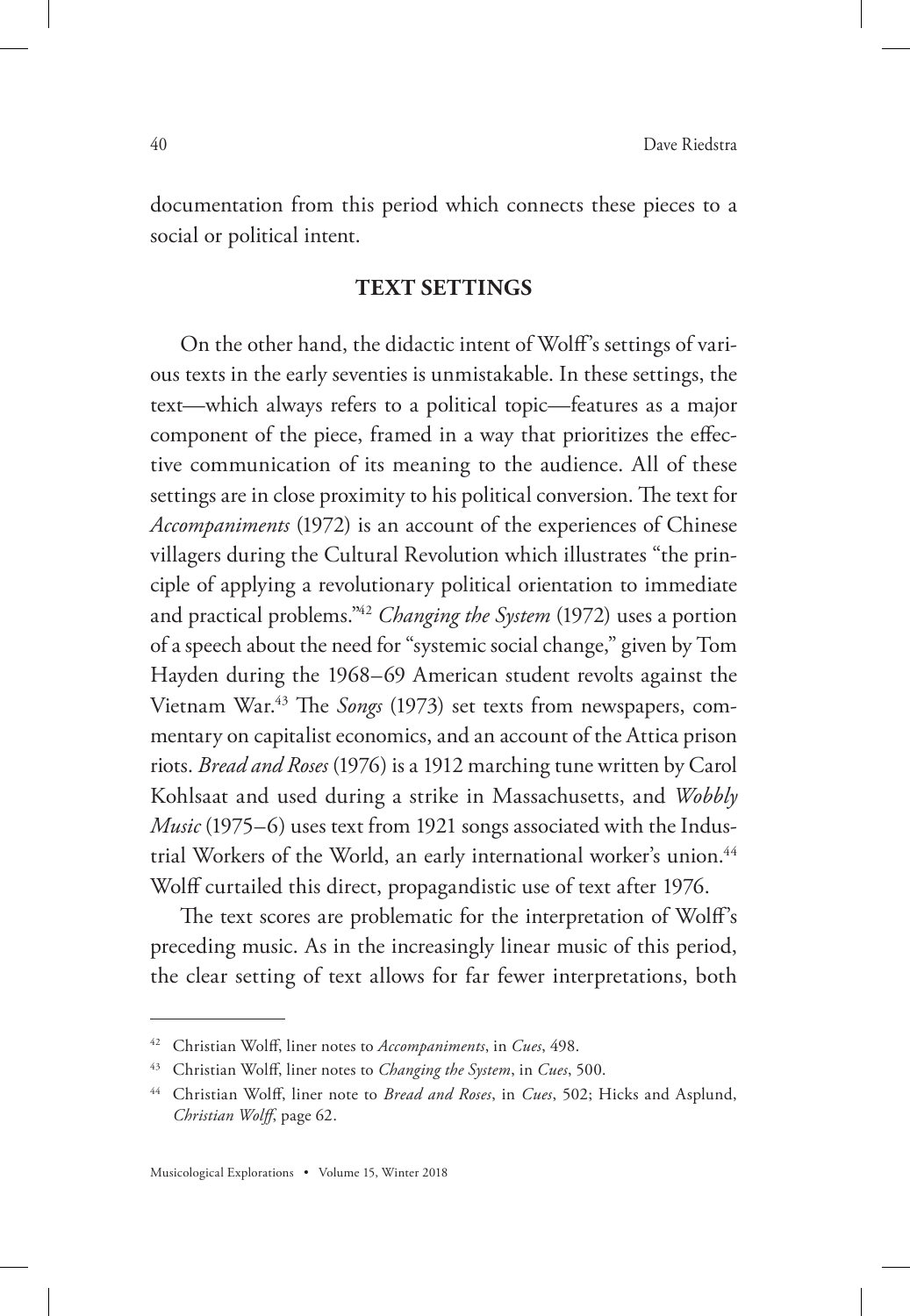musically and morally. The listener freedom which had concerned him in his 1971 manifesto has no place in this music. Furthermore, that these settings followed his political conversion and his investigation of the "problem of what music is doing in society or who listens to it" so closely suggests that *they,* and not any of his other music, are his primary artistic address to socio-political issues.<sup>45</sup>

Interestingly, Wolff continues writing in his 'esoteric' style throughout this period, and there is evidence that his consideration of these pieces was unaffected by his newfound political concerns. The pairing of his 1972 string quartet *Lines* with *Accompaniments*  on a 1976 LP is a telling example. Wolff's notes for the quartet discuss the details of its ensemble coordination, concluding that "the music as a whole, then, is a collaboration between the composer's score and the players' playing, and the latter becomes increasingly directed by the players' own decisions and feelings—the forming of which may have been assisted by the score to begin with."46 His treatment of *Accompaniments* discusses the choice of text (which follows the note), certain feelings which the music was intended to invoke ("In the second and third parts, single line keyboard figures are intended to have a propulsive feeling," "the fourth part of the piece … comes as something of a release"), and explains certain musical choices ("the drum and cymbals were … suggested by their appearance in China during mass assemblies and marches," "the addition of singing and percussion playing to the pianist's tasks is to … combine his professional competence with non-professional capacities which we all have"). $47$  The contrast between descriptive

<sup>45</sup> Wolff, "What Are We Doing?," 92.

<sup>46</sup> Christian Wolff, liner notes to *Lines/Accompaniments* (New York: Composers Recordings Inc, 1976). Accessed April 6, 2015, http://www.dramonline.org/albums/ christian-wolff-lines-accompaniments/notes.

<sup>47</sup> Ibid.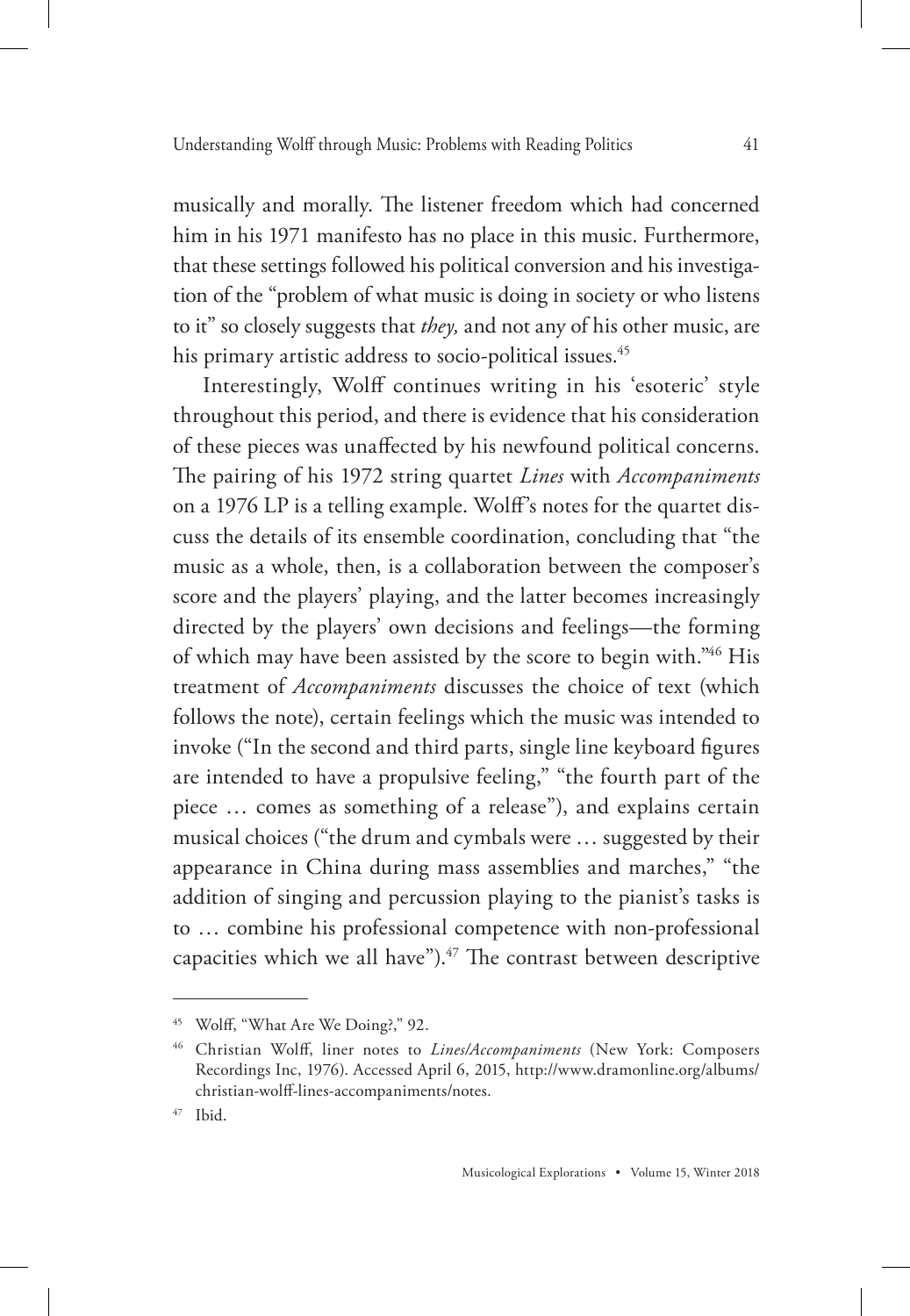and prescriptive subtexts suggests that these may have been conceived of as parallel styles.

#### **QUESTIONS OF INTERPRETATION**

In light of this evidence, I conclude that the only reasonable speculation of intent behind the compositional decisions made by Wolff in the "esoteric" works of this period is that he was responding primarily to musical and practical concerns rather than to conscious social normativity. Therefore, instead of ascribing a political intent to Wolff's compositional decisions, we should take any leanings we read in this early music as the result of a non-conscious personal belief. These clues to Wolff's individual worldview provide more telling insights into the composer's character than a stated political agenda ever could. Furthermore, framing Wolff as having composed primarily with political intent detracts from his works' relationship with other music—both music that influenced Wolff and music that likely would not have happened without him. By considering Wolff's work in the company of these musical relations, we gain a richer understanding both of the composer and his work.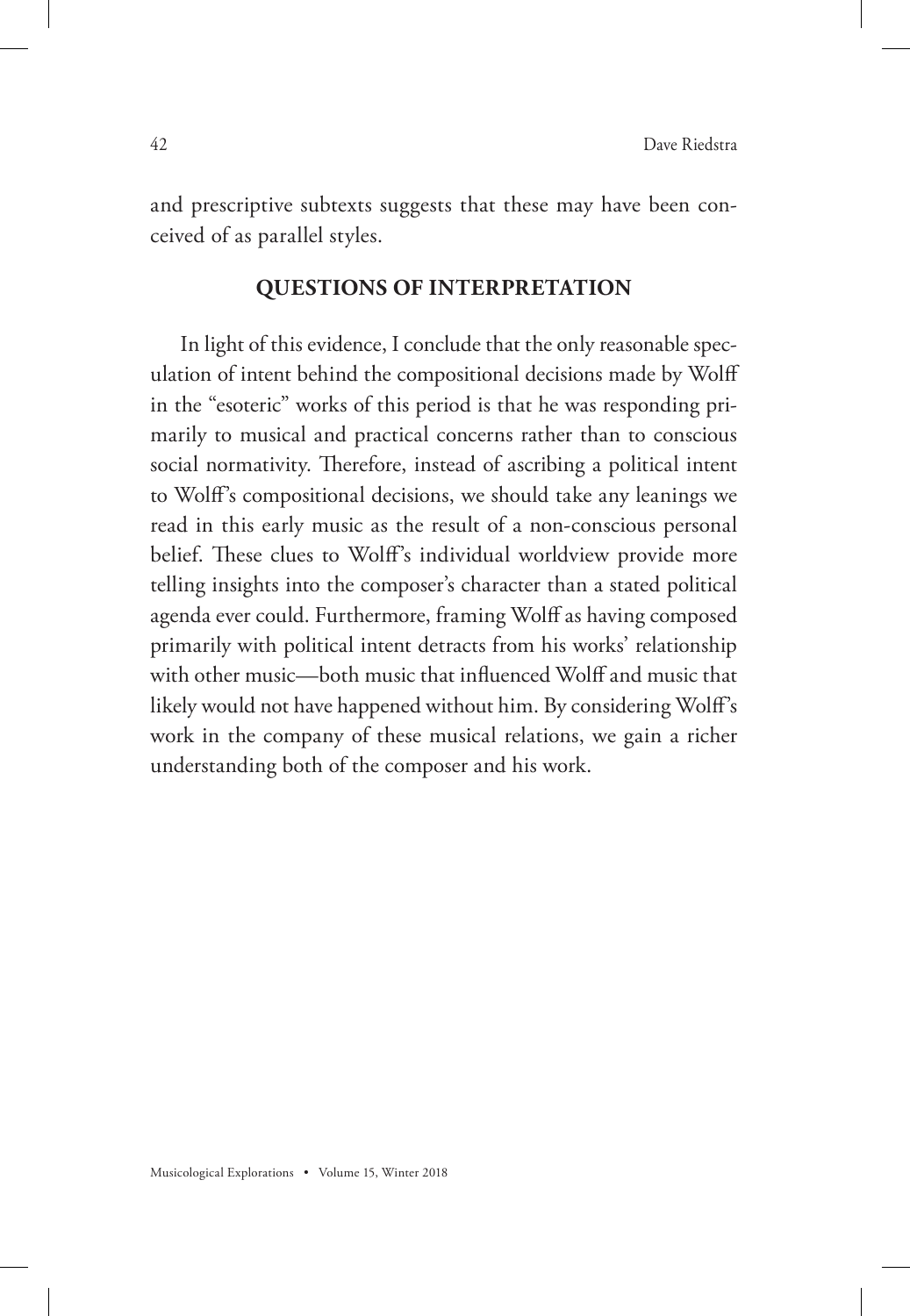## **Bibliography**

- Beal, Amy C. "Christian Wolff in Darmstadt, 1972 and 1974." In *Changing the System: The Music of Christian Wolff*, edited by Stephen Chase and Philip Thomas, 23–47. Burglinton, VT: Ashgate Publishing, 2010.
- Chase, Stephen, and Philip Thomas, eds. *Changing the System: The Music of Christian Wolff*. Burglinton, VT: Ashgate Publishing, 2010.
- Feldman, Morton. "Crippled Symmetry." *Anthropology and Aesthetics* 2 (1981): 91–103. Accessed August 17, 2014. http://www.jstor.org/ stable/20166669.
- Hicks, Michael and Christian Asplund. *Christian Wolff*. Chicago: University of Illinois Press, 2012.
- Ryan, David. "Changing the System: Indeterminacy and Politics in the early 1970s." In *Changing the System: The Music of Christian Wolff*, edited by Stephen Chase and Philip Thomas, 143–169. Burglinton, VT: Ashgate Publishing, 2010.

Christian Wolff. *Burdocks*. New York, NY: C. F. Peters, 1971.

- ———. *Cues: Writings and Conversations / Hinweise: Schriften und Gespräche*. Edited by Gisela Gronemeyer and Reinhard Oehlschlägel. Köln: MusikTexte, 1998.
- ———. *Duo for Pianists II*. New York, NY: C. F. Peters, 1962.
- ———. *Duo for Violins.* New York, NY: C. F. Peters, 1963.
- ———. Exercises no. 1–14. New York, NY: C. F. Peters, 1974.
- ———. "Experimental Music." Lecture, Institute of Musical Research, London, UK, May 12, 2014. Accessed April 6, 2015. https://www. youtube.com/watch?v=3I6WwY4ftdI.
- ———. *For 1, 2 or 3 People*. New York, NY: C. F. Peters, 1964.
- ———. *For Pianist*. New York, NY: C. F. Peters, 1963.
- ———. *For Piano I*. New York, NY: C. F. Peters, 1964.